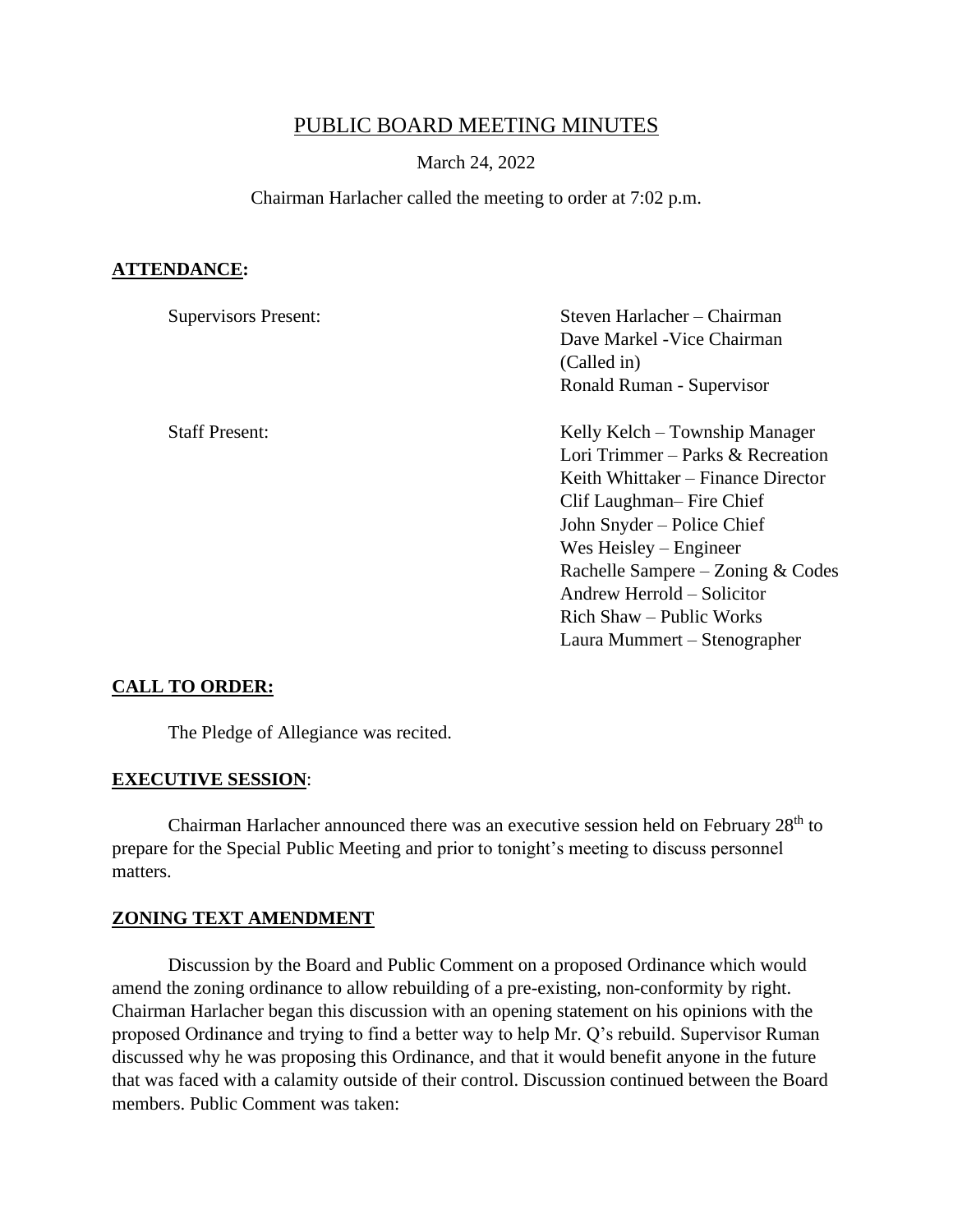Dr. David Beecher of 2319 Fairway Drive, spoke to the fact that this proposed Ordinance and amendment to the zoning ordinance did not follow the correct path. The Planning Commission was not allowed to give its recommendation until after it was already put forth to be advertised for a public hearing. Nor did Dr. Beecher agree with how this proposed Ordinance came to fruition. The Board thanked Dr. Beecher for his comments.

Ms. Peggy Roche of 1200 Overbrook Drive spoke to the Board that she believes this should be passed, and that they should take each issue on a case by case basis. Mr.Q's should be allowed to rebuild, and Ms. Roche spoke highly of the owners and the establishment. The Board thanked Ms. Roche for her comments.

Julian Conrad, a young boy, spoke to the Board about how much the skating rink means to him. The Board thanked him for his comments.

Darnell Musser of York County Special Olympics, spoke to the Board about how Mr. Q's has helped those individuals participating with the Special Olympics, and how she hopes they will allow the skating rink to be rebuilt. The Board thanked Ms. Musser for her comments.

Johnathan Sirillo of York Township also asked the Board to consider allowing Mr. Q's to rebuild. The Board thanked Mr. Sirillo for his comments.

Ms. Stephanie Condon of York Haven voiced her concern that she is tired of the politics and wasting time. The Board should allow Mr. Q's to rebuild as it was originally constructed. She asked the Board members to agree to let Mr. Q's rebuild tonight, but the Board informed her they need to take the proper steps in doing so.

Mr. Frank Quintin, owner of Mr. Q's and Township resident, thanked the public for coming out to support him, his family, and his business. He wanted to let the Board know he understood where they were coming from and was willing to do whatever necessary to move things along.

More discussion was had by the Board members. A motion was made by Chairman Harlacher to allow the Township Manager to accommodate Mr. Quintin with applying for a variance, and having it go before the Planning Commission and Zoning Hearing Board at their meetings in April. Supervisor Ruman seconded this motion, and the motion was passed unanimously. The Board agreed to table the Zoning Text Amendment discussion until the April Board of Supervisors meeting.

### **PUBLIC COMMENT:**

Ms. Peggy Roche of 1200 Overbrook Drive asked the Board to have someone investigate the traffic situation at the Starbucks on Kenneth Road. It causes safety issues daily. The Board agreed to have staff look into this issue.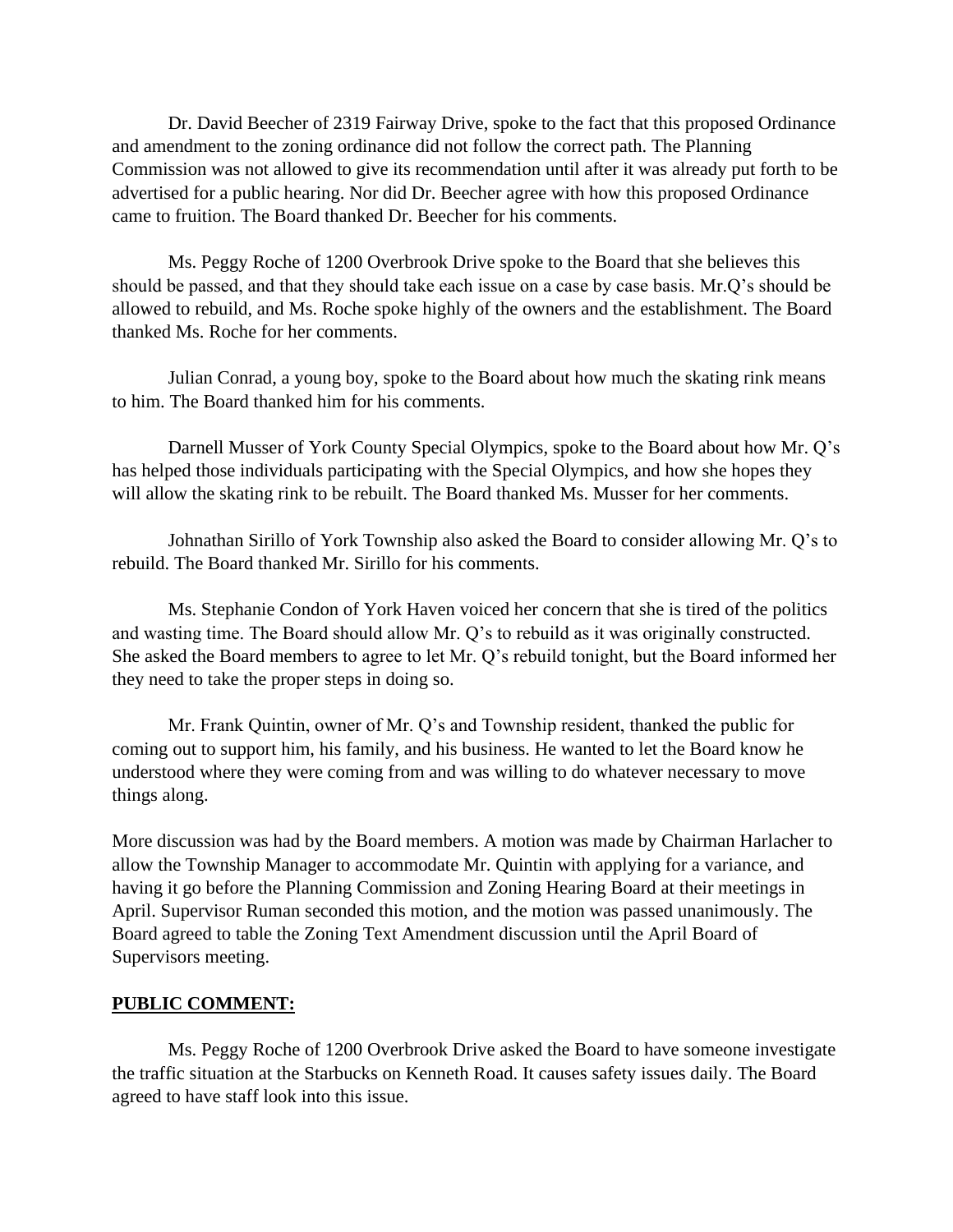## **APPROVAL OF MINUTES:**

A. The minutes of the February 24, 2022, Public Board Meeting were provided for approval. Motion to approve the Public Meeting Minutes of February 24, 2022, as presented.

| MOTION: | R. Ruman                  |
|---------|---------------------------|
| SECOND: | S. Harlacher              |
|         | MOTION PASSED UNANIMOUSLY |

B. The minutes of the March 2, 2022, Special Public Meeting were provided for approval. Motion to approve the Special Public Meeting Minutes of March 2, 2022, as presented. MOTION: D. Markel SECOND: R. Ruman MOTION PASSED UNANIMOUSLY

### **OPEN FLOOR DISCUSSION:**

No discussion was made.

#### **OLD BUSINESS:**

None

### **NEW BUSINESS:**

A. ORDINANCE 22-03 HANDICAP PARKING REQUEST: Motion to approve Ordinance 22-03, a handicap parking request for 1344 W. College Avenue. This Ordinance has been properly reviewed and advertised by Township staff.

| <b>MOTION:</b> | S. Harlacher                     |
|----------------|----------------------------------|
| SECOND:        | D. Markel                        |
|                | <b>MOTION PASSED UNANIMOUSLY</b> |

B. PAWC INDUSTRIAL PRE-TREATMENT PROGRAM ORDINANCE: Motion to approve authorizing Township Solicitor to revise the PAWC IPP draft ordinance as necessary and advertise for a public hearing for its adoption at the April 28<sup>th</sup> Board Meeting.

MOTION: R. Ruman SECOND: S. Harlacher MOTION PASSED UNANIMOUSLY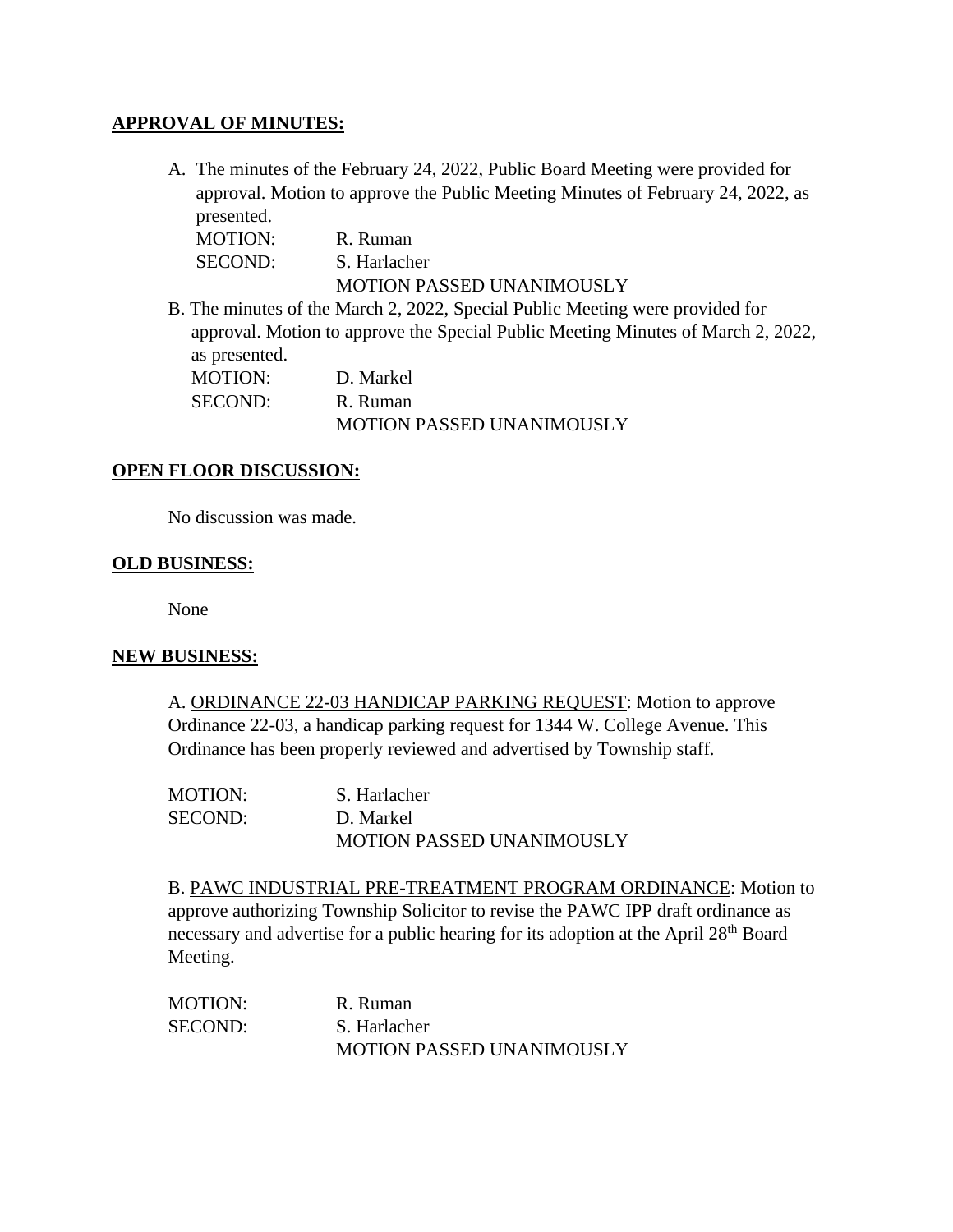C. SEWER PLANNING MODULE EXEMPTION MAILER FOR COLONIAL HOUSE: Motion to approve a sewer planning module exemption mailer prepared by James R. Holley & Associates on behalf of Colonial House located at 1300 Woodberry Road. The request is to connect to public sewer for 3,500 gallons per day (10 EDUs) flowing to the York City Wastewater Treatment Plant. Staff requests permission to forward the sewer planning module exemption mailer to the PA Department of Environmental Protection for their review.

| <b>MOTION:</b> | S. Harlacher              |
|----------------|---------------------------|
| <b>SECOND:</b> | D. Markel                 |
|                | MOTION PASSED UNANIMOUSLY |

D. T-866 FINAL SUBDIVISION PLAN FOR JAMES AND KRISTI SWARTZ: Motion to approve the Final Subdivision Plan for James and Kristi Swartz. The proposed 2 lot subdivision will create a new 1-acre parcel (lot 4A) from the 41-acre parent tract (lot 4) located at 4730 Graybill Road in the Agricultural Zone. ZHB Case #21-19 was granted on September 29, 2021, to allow one additional building right within the bounds of their 41 acre tract pending the subdivision process. The applicant is proposing an on-lot septic and a private well for the single family detached dwelling. Ms. Kristi Swartz gave a brief statement of this plan to the Board.

| <b>MOTION:</b> | R. Ruman                         |
|----------------|----------------------------------|
| SECOND:        | D. Markel                        |
|                | <b>MOTION PASSED UNANIMOUSLY</b> |

E. T-867 FINALD SUBDIVISION AND LAND DEVELOPMENT PLAN FOR MOST REVEREND NICHOLAS C. DATTILO: Motion to approve the final subdivision plan for Most Reverend Nicholas C. Dattilo. The proposed 2 lot sub-division to create a new 10.00 acre parcel (lot 2) from the 29.88-acre parent tract (lot 1) located at the southwest corner of Taxville Road and Baker Road in the Rural Residential Zone. Lot 1 will remain vacant with an agricultural use. Proposed Lot 2 will be for a residential dwelling with associated outbuildings, driveway and stormwater management. The applicant is proposing an on-lot septic and a private well for the single family detached dwelling. Ms. Patty Fisher was present to represent the applicants. She spoke to and answered any questions the Board had.

| <b>MOTION:</b> | S. Harlacher              |
|----------------|---------------------------|
| SECOND:        | R. Ruman                  |
|                | MOTION PASSED UNANIMOUSLY |

F. CONSOLIDATION OF SEWER DISTRICTS: Motion to approve authorizing the Township Solicitor to begin the process of consolidating the Shiloh and Lincolnway sewer districts due to the proposed sewer user fees discussed at the special meeting for the PAWC purchase of the York City Wastewater Treatment Plant.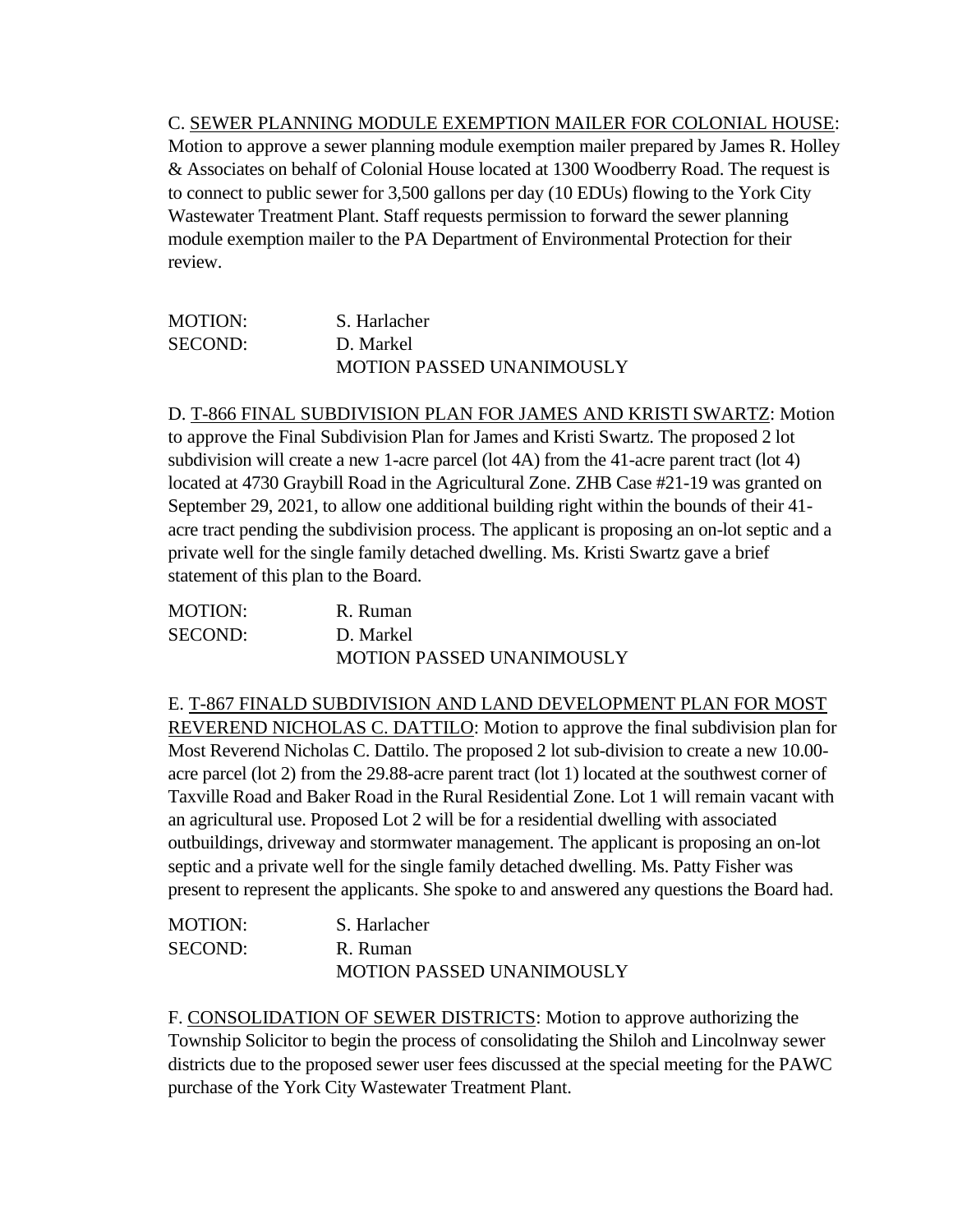## MOTION: R. Ruman SECOND: S. Harlacher MOTION PASSED UNANIMOUSLY

G. RESOLUTION 22-11 TRAFFIC SIGNAL MAINTENANCE AGREEMENT: Motion to approve Resolution 22-11, entering into a traffic signal maintenance agreement with PennDOT. This is regarding the revised traffic signal permit plan associated with the modifications to the Route 30/Route 116 and South Salem Church Road signal.

| <b>MOTION:</b> | D. Markel                        |
|----------------|----------------------------------|
| <b>SECOND:</b> | S. Harlacher                     |
|                | <b>MOTION PASSED UNANIMOUSLY</b> |

H. SUPERVISOR DISCUSSION ITEMS: The Board of Supervisors requested to discuss the following topics:

1. Limitations of Authority for Individual Board Members: Chairman Harlacher began this discussion with giving a brief statement about the rules and responsibilities of the Supervisors based on supporting documentation from the 2<sup>nd</sup> Class Township Code. Supervisor Ruman followed with his discussion how he disagrees, and feels it necessary that he can utilize Township staff to investigate or help resolve citizen complaints. Public comment was taken by the Board. Mr. and Mrs. Randy and Denise Drais of 1860 Hayward Drive commented that they feel they should be able to speak to any Board member they wish about issues they may have. Mrs. Drais voiced her concern that no one has reached out to them about ongoing sewer issues, and she wants action taken. Mr. Frank Kemp of 2174 Esbenshade Drive was concerned about what Chairman Harlacher was saying, and that the public should be able to discuss concerns with any Supervisor. A motion was made by Chairman Harlacher to have the Township Solicitor further research the limitations and duties of the supervisors. Solicitor Herrold did mention that most of this would be policy, but he would prepare something. Vice-Chairman Markel seconded the motion. Motion was passed with a 2 to 1 vote.

2. Continuing issues with large commercial vehicles parking on Township streets and causing both safety and aesthetic issues as brought forward by Township residents at the February meeting: Chief Snyder informed the Board that after the February meeting his officers were able to have the large commercial truck that was a concern moved off the street. However, since that time, other vehicles of this nature have been parking along the streets again. Chairman Harlacher made a motion to have the Township Solicitor research constructing a possible ordinance to enforce this issue. The Board will review and discuss this draft at the April meeting. Supervisor Ruman seconded this motion. Motion passed unanimously.

3. Updating the Zoning Ordinance: Supervisor Ruman asked to table this discussion until the April Board meeting. All Board members agreed to table.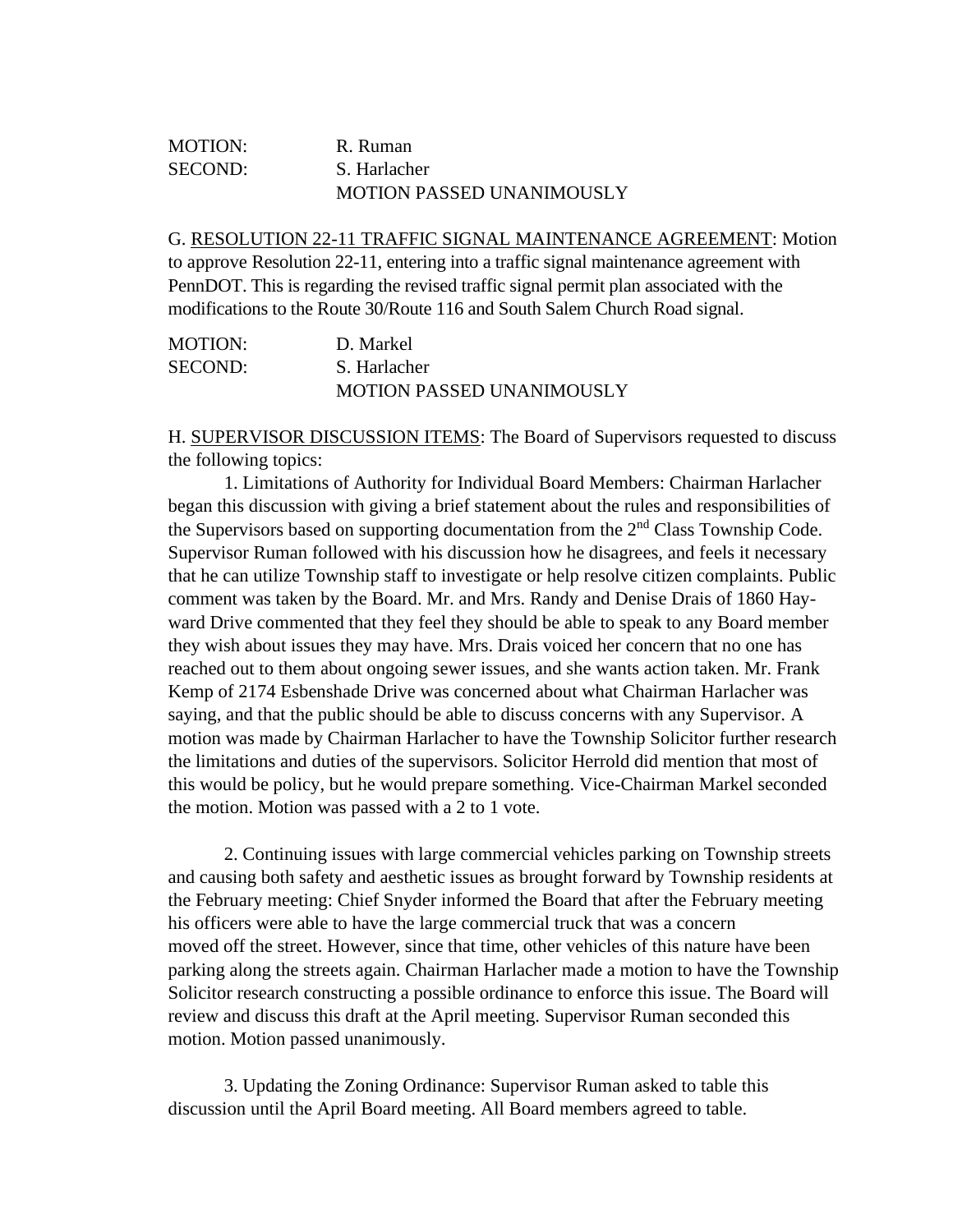# **ADMINISTRATIVE REPORTS:**

- A. RECREATION DIRECTOR: Director Trimmer's report was reviewed. Director Trimmer announced the Spring Newsletter has been sent out to Township residents. The Board commended her and staff on a great job. No further questions.
- B. FINANCE DIRECTOR: Director Whittaker's report was reviewed. No further questions.
- C. FIRE CHIEF: Chief Laughman's report was reviewed. Chief Laughman announced the Easter Bunny will be parading through the Township on April  $10<sup>th</sup>$ . No further questions.
- D. POLICE CHIEF: Chief Snyder's report was reviewed. Chief Snyder commended his officers for a successful DUI station that was set up in February. Twenty-two (22) arrests were made. Chief Snyder also spoke about the complaint from last month's meeting regarding large vehicles parked on public streets creating a safety issue. As well as a local business parking cars along the public street preventing residents from parking. These issues have been resolved or looked into further. No further questions.
- E. TOWNSHIP MANAGER: Manager Kelch's report was reviewed. No further questions.
- F. ENGINEER: Mr. Wes Heisley was in attendance for Mr. Niederoest. Chairman Harlacher asked Mr. Heisley to please inform Engineer Niederoest that staff would like an update on the Haviland Road Sewer Project. No further questions.
- G. ZONING OFFICER: Officer Sampere's report was reviewed. No further questions.
- H. SOLICITOR: Solicitor Herrold's report was reviewed. No further questions.
- I. PUBLIC WORKS DIRECTOR: Rich Shaw is temporarily filling in as Public Works Director. His report was reviewed. No further questions.

# **STORMWATER MANAGEMENT/MS4**

Zoning Officer Sampere noted that the Township's MS4 Storm Water Inspector is available Monday thru Friday 8 a.m. to 4:30 p.m. to answer any questions related to storm water management.

**BILLS:** Motion to pay bills as presented:

| <b>FUNDS</b>                 | <b>CHECK NO.</b>        |    | <b>AMOUNT</b> |
|------------------------------|-------------------------|----|---------------|
| General Fund                 | 31884-32009             |    | 631,889.74    |
| Liquid Fuels                 | 1116-1130               | S. | 10,355.92     |
| Sewer Fund                   | 5167-5200               | S. | 195,762.03    |
| Payroll#5 Pay Ending 2/26/22 | Paytime Vouchers        |    | 114,442.02    |
| Payroll#6 Pay Ending 3/12/22 | <b>Paytime Vouchers</b> |    | 117,465.06    |

| <b>MOTION:</b> | D. Markel |
|----------------|-----------|
| SECOND:        | R. Ruman  |